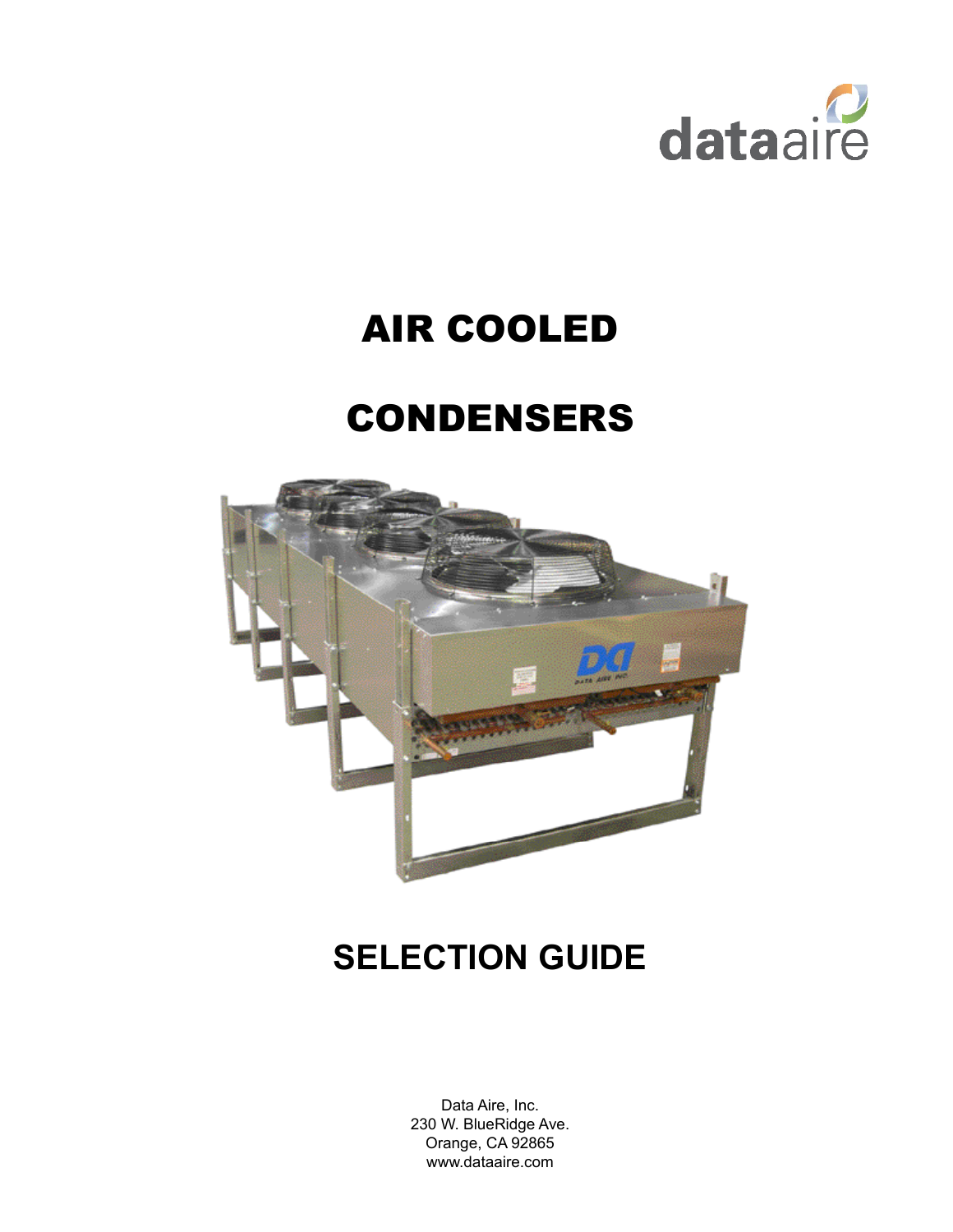### **TABLE OF CONTENTS**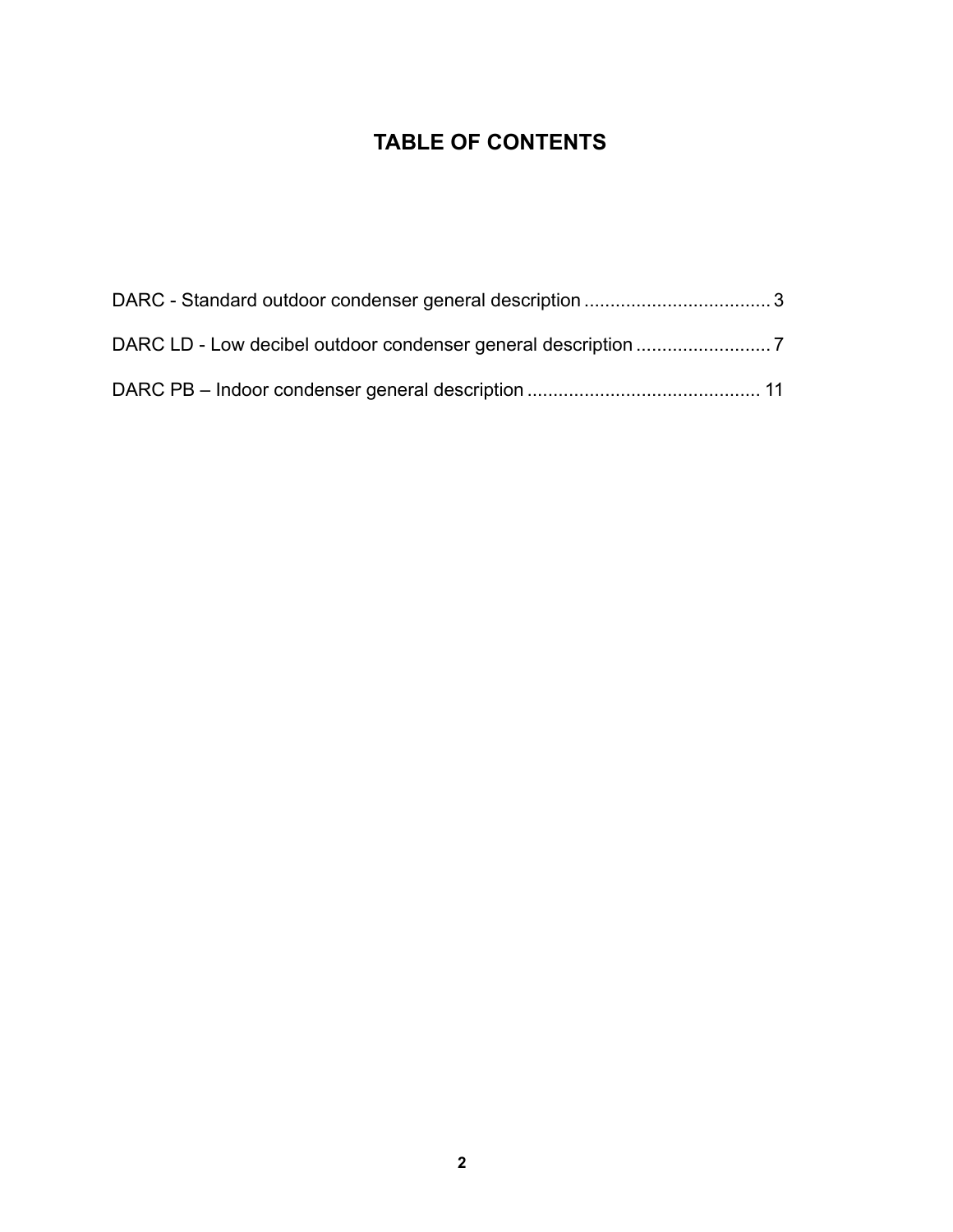#### **STANDARD REMOTE OUTDOOR TYPE MODEL DARC**

Unit cabinets are constructed of heavy gauge aluminum, thoroughly reinforced with riveted gussets.

Fan outlets provide additional strength to fan panel and assure even airflow for quiet operation.

Mounting legs are constructed of heavy gauge galvanized steel and are shipped with the unit for field installation.

The condenser coil is constructed of plate type die formed, aluminum fins mechanically bonded to copper tubes and employ full height, self-spacing collars which completely cover the tube surface. The coil is pressure and leak tested at 425 PSIG air under warm water, evacuated, dehydrated, and sealed with caps on connections.

Propeller type fans, carefully matched to the coil, cover a large percentage of the coil face area providing a uniform air distribution. The direct drive fans have heavy-duty gauge aluminum blades securely riveted to zinc plated, chromate treated center hubs. All fans are statically and dynamically balanced before shipment and operate at low tip speeds for minimum vibration and low sound levels.

The fan motors are heavy duty PSC single phase motors with permanently lubricated ball bearings. All motors are thermally protected against burn out and may be started by a single contactor. Protective slingers shield the motors from weather damage.

All motors are factory wired with leads terminating in a weather-protected junction box located on the outside of the unit casing. Fan motors are 3/4 horsepower, 1075 RPM. Condensers for systems with fixed speed compressors (installed either in the evaporator or condenser section) are operational to an outdoor ambient temperature of -20°F without any additional options. For operation below -20°F, a low ambient receiver package must be selected which will allow operation down to -30°F. Condensers that are selected to operate at 110°F and above can only operate down to 0°F, otherwise a low ambient receiver is recommended for operation below 0°F. gForce Ultra and gForce In-Row units with variable speed compressors are rated for operation down to 0°F and require a low ambient receiver package to be operational down to -30°F.

The fan guards are constructed of heavy gauge, close meshed steel wire powder coated for corrosion resistance. All Data Aire DARC type condensers are E.T.L. listed.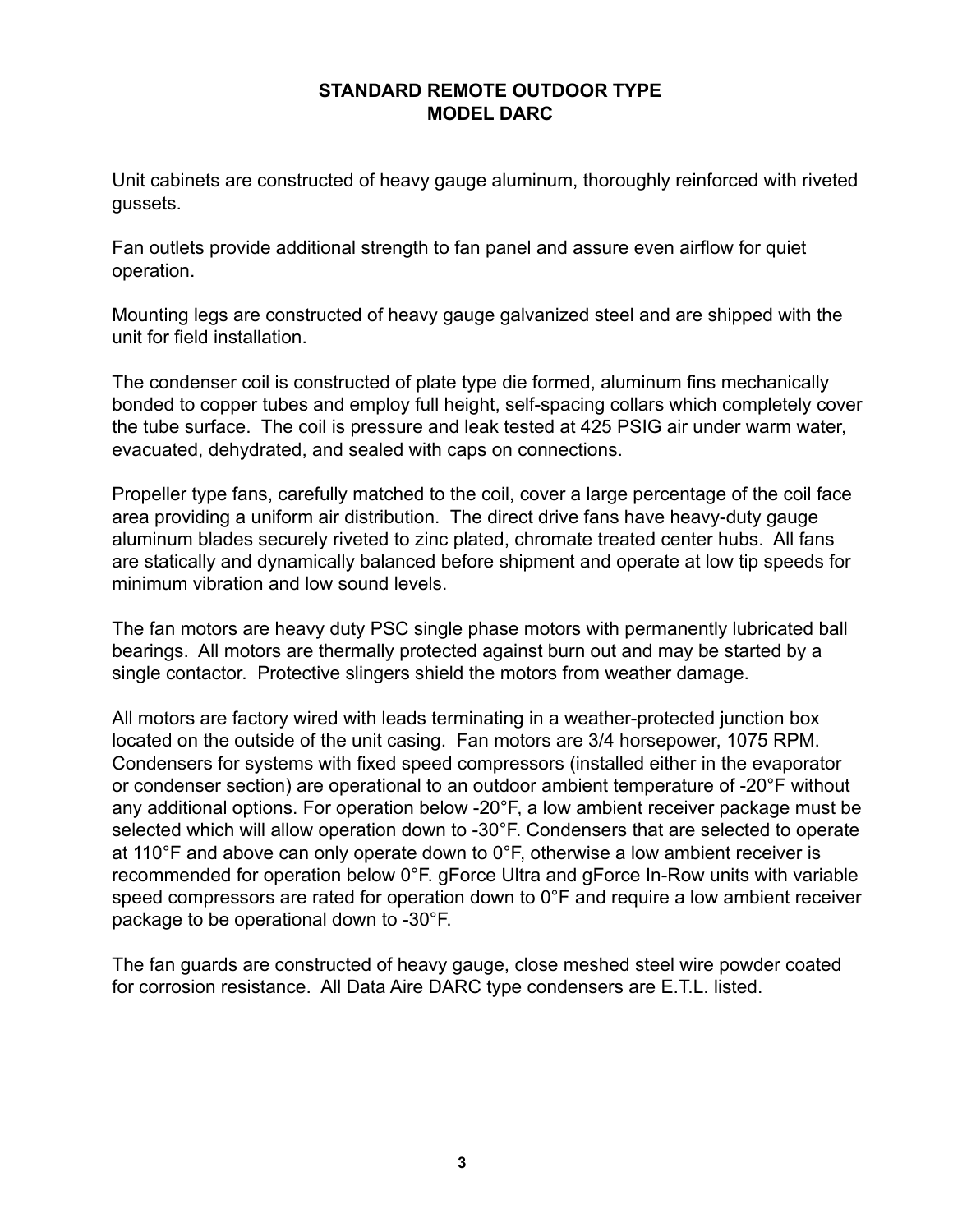# **Standard Condenser Selection Chart**

|                                       |            | <b>Ambient Temperature</b>         |     |                                     |     |                                 |            |  |
|---------------------------------------|------------|------------------------------------|-----|-------------------------------------|-----|---------------------------------|------------|--|
| <b>Model</b>                          | <b>THR</b> | $95^\circ$<br><b>Condenser MBH</b> |     | $100^\circ$<br><b>Condenser MBH</b> |     | $105^\circ$<br><b>Condenser</b> | <b>MBH</b> |  |
| <b>MINI Ceiling</b>                   |            |                                    |     |                                     |     |                                 |            |  |
| DAMA <sub>01</sub>                    | 18.6       | DARC 03                            | 68  | DARC 03                             | 56  | DARC <sub>03</sub>              | 45         |  |
| <b>DAMA 1.5</b>                       | 23.5       | DARC 03                            | 68  | DARC 03                             | 56  | DARC 03                         | 45         |  |
| DAMA <sub>02</sub>                    | 28.9       | DARC 03                            | 68  | DARC 03                             | 56  | DARC 03                         | 45         |  |
| <b>DAMA 2.5</b>                       | 37.8       | DARC 03                            | 68  | DARC <sub>03</sub>                  | 56  | DARC 03                         | 45         |  |
| <b>MINI-PLUS Ceiling</b>              |            |                                    |     |                                     |     |                                 |            |  |
| <b>DAPA 2.5</b>                       | 34.5       | DARC 03                            | 68  | DARC 03                             | 56  | DARC 03                         | 45         |  |
| DAPA <sub>03</sub>                    | 47.8       | DARC 03                            | 68  | DARC 03                             | 56  | DARC 05                         | 60         |  |
| DAPA <sub>04</sub>                    | 70.4       | DARC 05                            | 90  | DARC 05                             | 75  | DARC 07                         | 88         |  |
| DAPA <sub>05</sub>                    | 86.4       | DARC 05                            | 90  | DARC 07                             | 110 | DARC 07                         | 88         |  |
| <b>LARGE CEILING - Single Circuit</b> |            |                                    |     |                                     |     |                                 |            |  |
| DALA 06                               | 101        | DARC 07                            | 132 | DARC 07                             | 110 | DARC <sub>11</sub>              | 114        |  |
| DALA 08                               | 113        | DARC 09                            | 143 | DARC <sub>11</sub>                  | 142 | DARC 15                         | 158        |  |
| DALA 10                               | 170        | DARC 11                            | 170 | DARC 15                             | 197 | DARC 17                         | 187        |  |
| DALA <sub>13</sub>                    | 205        | DARC 15                            | 236 | DARC 17                             | 234 | DARC <sub>21</sub>              | 225        |  |
| <b>Dual Circuits</b>                  |            |                                    |     |                                     |     |                                 |            |  |
| DALA 06                               | 100        | DARC 07                            | 132 | DARC 07                             | 110 | DARC <sub>11</sub>              | 114        |  |
| DALA 08                               | 135        | DARC 09                            | 143 | DARC <sub>11</sub>                  | 142 | DARC 15                         | 158        |  |
| DALA 10                               | 163        | DARC <sub>11</sub>                 | 170 | DARC 15                             | 197 | DARC 17                         | 187        |  |
| DALA <sub>13</sub>                    | 195        | DARC 15                            | 236 | DARC 17                             | 234 | DARC <sub>21</sub>              | 225        |  |
| <b>DATA TEMP</b>                      |            |                                    |     |                                     |     |                                 |            |  |
| DTAx 02                               | 34.5       | DARC 03                            | 68  | DARC <sub>03</sub>                  | 56  | DARC 03                         | 45         |  |
| DTAx 03                               | 47.8       | DARC 03                            | 68  | DARC 03                             | 56  | DARC 05                         | 60         |  |
| DTAx 04                               | 70.4       | DARC 05                            | 90  | DARC 05                             | 75  | DARC 07                         | 88         |  |
| DTA <sub>x</sub> 05                   | 86.4       | DARC 05                            | 90  | DARC 07                             | 110 | DARC 07                         | 88         |  |
| <b>MODULAR DATA TEMP</b>              |            |                                    |     |                                     |     |                                 |            |  |
| DTAx 08                               | 132        | DARC 09                            | 143 | DARC 11                             | 142 | DARC 15                         | 158        |  |
| DTAx 10                               | 167        | DARC 11                            | 170 | DARC 15                             | 197 | DARC 17                         | 187        |  |
| DTAx 13                               | 218        | DARC 15                            | 236 | DARC 17                             | 234 | DARC <sub>21</sub>              | 225        |  |
| <b>DATA AIRE</b>                      |            |                                    |     |                                     |     |                                 |            |  |
| DAAx 06                               | 97         | DARC 07                            | 132 | DARC 07                             | 110 | DARC <sub>11</sub>              | 114        |  |
| DAAx 08                               | 142        | DARC 09                            | 143 | DARC 11                             | 142 | DARC 15                         | 158        |  |
| DAAx 10                               | 158        | DARC 11                            | 170 | DARC 15                             | 197 | DARC 17                         | 187        |  |
| DAAx 13                               | 218        | DARC 15                            | 236 | DARC 17                             | 234 | DARC <sub>21</sub>              | 225        |  |
| DAAx 16                               | 238        | DARC 17                            | 280 | DARC <sub>21</sub>                  | 281 | DARC <sub>24</sub>              | 256        |  |
| DAAx 20                               | 302        | DARC <sub>21</sub>                 | 337 | DARC 24                             | 320 | DARC 30                         | 311        |  |
| DAAx 26                               | 376        | DARC 28                            | 428 | DARC 30                             | 389 | DARC 40                         | 400        |  |
| DAAx 30                               | 466        | DARC 30                            | 466 | DARC <sub>40</sub>                  | 500 | DARC <sub>50</sub>              | 512        |  |
| gFORCE GT                             |            |                                    |     |                                     |     |                                 |            |  |
| GTA*007                               | 34.5       | DARC 03                            | 68  | DARC 03                             | 56  | DARC 03                         | 45         |  |
| GTA*011                               | 47.8       | DARC 03                            | 68  | DARC 03                             | 56  | DARC 05                         | 60         |  |
| GTA*014                               | 70.4       | DARC 05                            | 90  | DARC 05                             | 75  | DARC 07                         | 88         |  |
| GTA*018                               | 86.4       | DARC 05                            | 90  | DARC 07                             | 110 | DARC 07                         | 88         |  |
| <b>gFORCE</b>                         |            |                                    |     |                                     |     |                                 |            |  |
| GFA*021                               | 97         | DARC 07                            | 132 | DARC 07                             | 110 | DARC 11                         | 114        |  |
| GFA*028                               | 142        | DARC 09                            | 143 | DARC <sub>11</sub>                  | 142 | DARC 15                         | 158        |  |
| GFA*035                               | 158        | DARC 11                            | 170 | DARC 15                             | 197 | DARC 17                         | 187        |  |
| GFA*046                               | 218        | DARC <sub>15</sub>                 | 236 | DARC 17                             | 234 | DARC <sub>21</sub>              | 225        |  |
| GFA*056                               | 238        | DARC 17                            | 280 | DARC <sub>21</sub>                  | 281 | DARC <sub>24</sub>              | 256        |  |
| GFA*070                               | 302        | DARC <sub>21</sub>                 | 337 | DARC 24                             | 320 | DARC 30                         | 611        |  |
| GFA*091                               | 376        | DARC 28                            | 428 | DARC 30                             | 389 | DARC 40                         | 400        |  |
| GFA*106                               | 466        | DARC 30                            | 466 | DARC 40                             | 500 | DARC <sub>50</sub>              | 512        |  |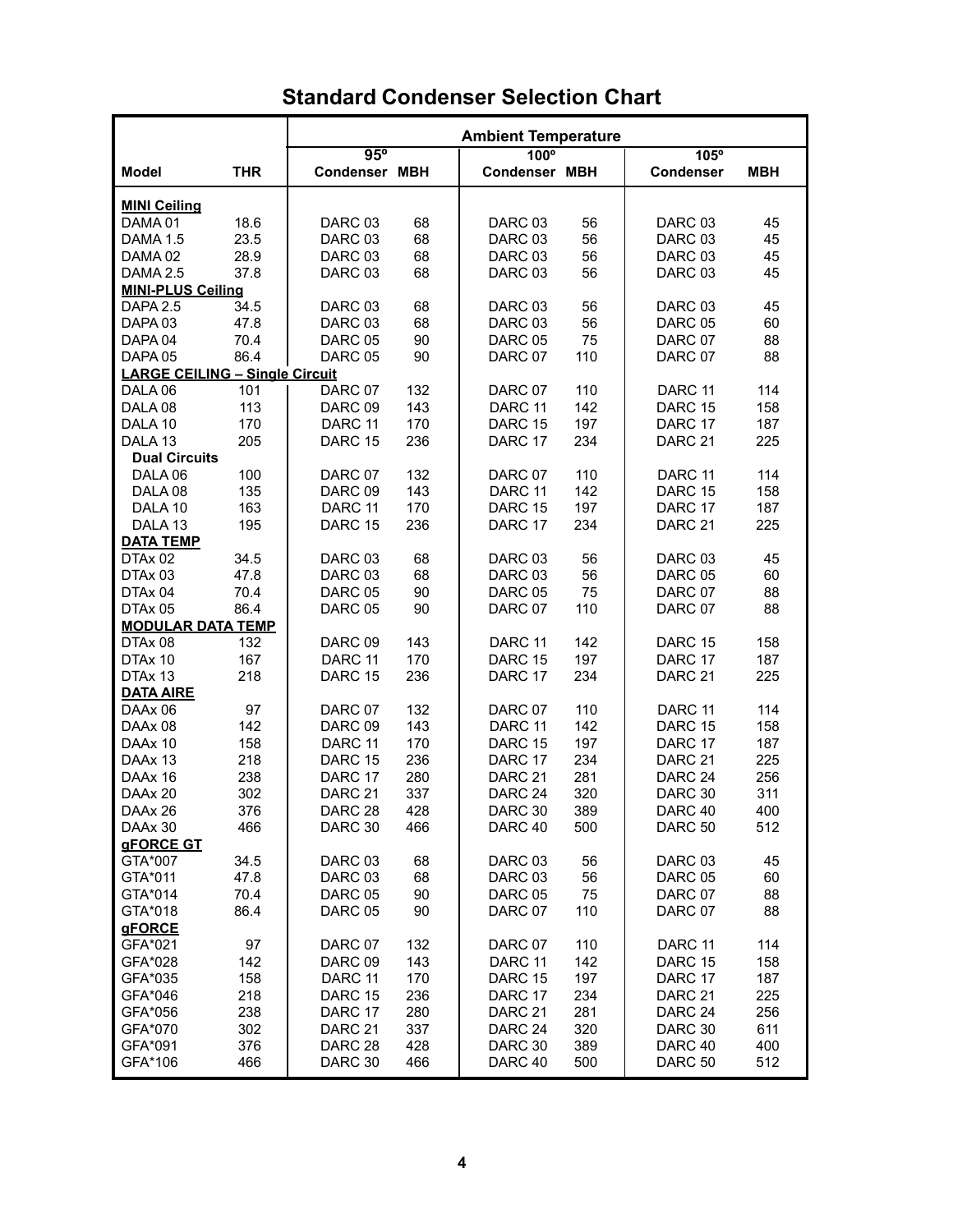# **Standard DARC Condenser Capacities**

| Model              | MBH at<br>1°TD                                                                                 | MBH at<br>10°TD | MBH at<br>15°TD | MBH at<br>20°TD | MBH at<br>$25^{\circ}$ TD | MBH at<br>30°TD |
|--------------------|------------------------------------------------------------------------------------------------|-----------------|-----------------|-----------------|---------------------------|-----------------|
| DARC 03            | 2.25                                                                                           | 22.5            | 33.8            | 45.0            | 56.3                      | 67.5            |
| DARC 05            | 3.01                                                                                           | 30.1            | 45.2            | 60.2            | 75.3                      | 90.3            |
| DARC 07            | 4.40                                                                                           | 44.0            | 66.0            | 88.0            | 110.0                     | 132.0           |
| DARC <sub>09</sub> | 4.76                                                                                           | 47.6            | 71.4            | 95.2            | 119.0                     | 142.8           |
| DARC <sub>11</sub> | 5.68                                                                                           | 56.8            | 85.2            | 113.6           | 142.0                     | 170.4           |
| DARC <sub>15</sub> | 7.88                                                                                           | 78.8            | 118.2           | 157.6           | 197.0                     | 236.4           |
| DARC <sub>17</sub> | 9.34                                                                                           | 93.4            | 140.1           | 186.8           | 233.5                     | 280.2           |
| DARC <sub>21</sub> | 11.23                                                                                          | 112.3           | 168.5           | 224.6           | 280.8                     | 336.9           |
| DARC <sub>24</sub> | 12.80                                                                                          | 128.0           | 192.0           | 256.0           | 320.0                     | 384.0           |
| DARC <sub>28</sub> | 14.28                                                                                          | 142.8           | 214.2           | 285.6           | 357.0                     | 428.4           |
| DARC <sub>30</sub> | 15.54                                                                                          | 155.4           | 233.1           | 310.8           | 388.5                     | 466.2           |
| DARC 37            | 18.27                                                                                          | 182.7           | 274.1           | 365.4           | 456.8                     | 548.1           |
| DARC <sub>40</sub> | 20.00                                                                                          | 200.0           | 300.0           | 400.0           | 500.0                     | 600.0           |
| DARC <sub>44</sub> | 22.46                                                                                          | 224.6           | 336.9           | 449.2           | 561.5                     | 673.8           |
| DARC <sub>50</sub> | 25.62                                                                                          | 256.2           | 384.4           | 512.4           | 640.5                     | 768.6           |
| DARC <sub>57</sub> | 28.56                                                                                          | 285.6           | 428.4           | 571.2           | 714.0                     | 856.8           |
| DARC <sub>61</sub> | 31.08                                                                                          | 310.8           | 466.2           | 621.6           | 777.0                     | 932.4           |
| DARC 75            | 36.54                                                                                          | 365.4           | 548.1           | 730.8           | 913.5                     | 1,096.2         |
| DARC 80            | 40.00                                                                                          | 400.0           | 600.0           | 800.0           | 1,000.0                   | 1,200.0         |
| DARC 88            | 44.92                                                                                          | 449.2           | 673.8           | 898.4           | 1,123.0                   | 1,347.6         |
| DARC100            | 51.24                                                                                          | 512.4           | 768.8           | 1,024.8         | 1,281.0                   | 1,537.2         |
|                    | TD – Temperature difference between the condensing temperatures minus the ambient temperature. |                 |                 |                 |                           |                 |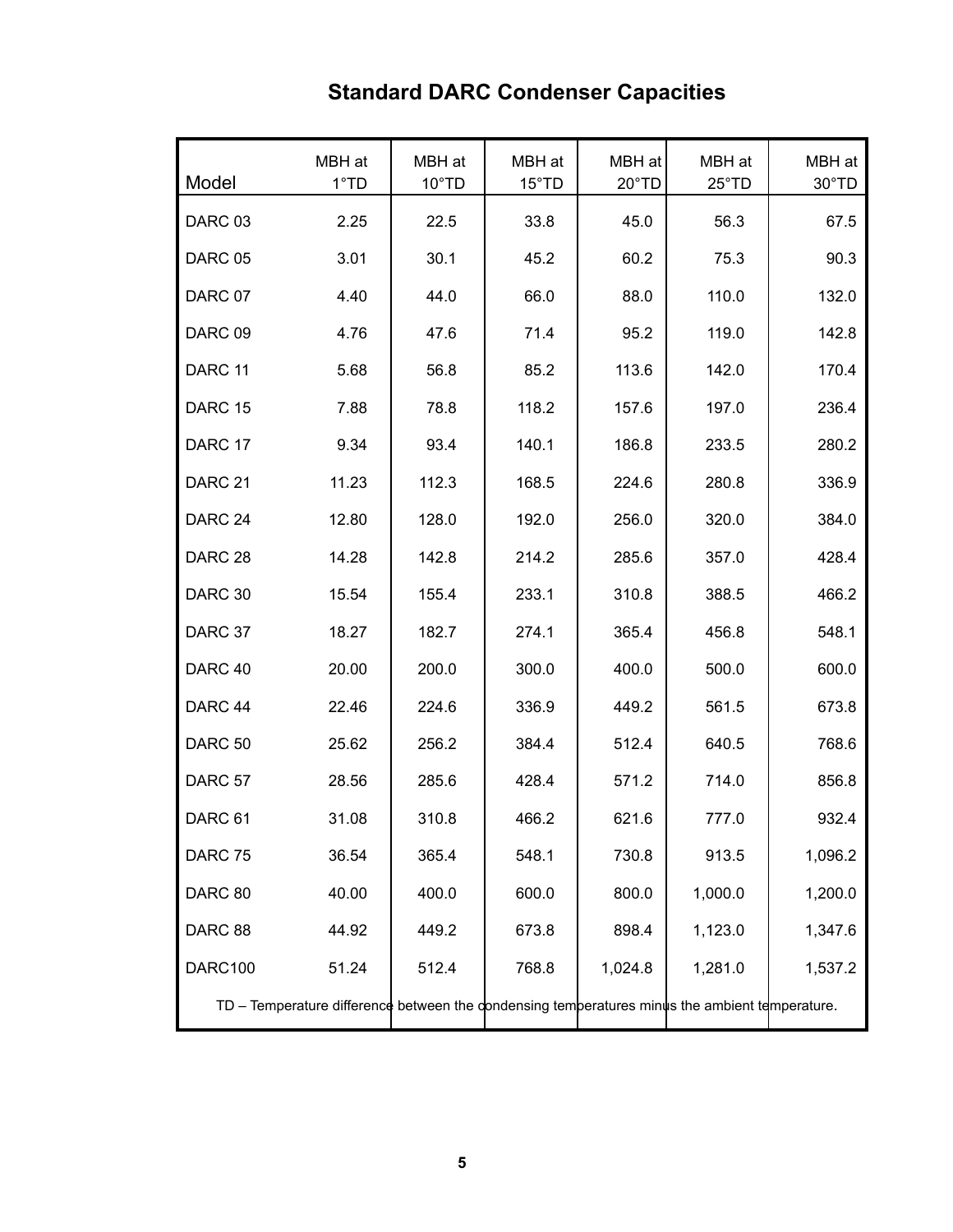## **Standard Condenser Electrical Data**

| Model              | 208/1/60<br>FLA/MCA/MOP | 208/3/60<br>FLA/MCA/MOP | 460/3/60<br>FLA/MCA/MOP |
|--------------------|-------------------------|-------------------------|-------------------------|
| DARC <sub>03</sub> | 4.6/5.8/15              | 4.6/5.8/15              | 2.3/2.9/15              |
| DARC 05            | 4.6/5.8/15              | 4.6/5.8/15              | 2.3/2.9/15              |
| DARC 07            | 4.6/5.8/15              | 4.6/5.8/15              | 2.3/2.9/15              |
| DARC <sub>09</sub> | 4.6/5.8/15              | 4.6/5.8/15              | 2.3/2.9/15              |
| DARC <sub>11</sub> | 9.2/10/15               | 9.2/10/15               | 4.6/5.2/15              |
| DARC <sub>15</sub> | 9.2/10/15               | 9.2/10/15               | 4.6/5.2/15              |
| DARC 17            | 9.2/10/15               | 9.2/10/15               | 4.6/5.2/15              |
| DARC <sub>21</sub> | 14/15/20                | 14/15/20                | 6.9/7.5/15              |
| DARC <sub>24</sub> | 14/15/20                | 14/15/20                | 6.9/7.5/15              |
| DARC <sub>28</sub> | 14/15/20                | 14/15/20                | 6.9/7.5/15              |
| DARC <sub>30</sub> | 18/20/25                | 18/20/25                | 9.2/9.8/15              |
| DARC 37            | 18/20/25                | 18/20/25                | 9.2/9.8/15              |
| DARC <sub>40</sub> | 18/20/25                | 18/20/25                | 9.2/9.8/15              |
| DARC <sub>44</sub> | 23/21425                | 23/21425                | 12/12/15                |
| DARC <sub>50</sub> | 23/21425                | 23/21425                | 12/12/15                |
| DARC <sub>57</sub> | 28/29/30                | 28/29/30                | 14/14/15                |
| DARC <sub>61</sub> | 37/38/40                | 37/38/40                | 18/19/20                |
| DARC <sub>75</sub> | 37/38/40                | 37/38/40                | 18/19/20                |
| DARC 80            | 37/38/40                | 37/38/40                | 18/19/20                |
| DARC 88            | 46/47/50                | 46/47/50                | 23/24/25                |
| DARC100            | 46/47/50                | 46/47/50                | 23/24/25                |
|                    |                         |                         |                         |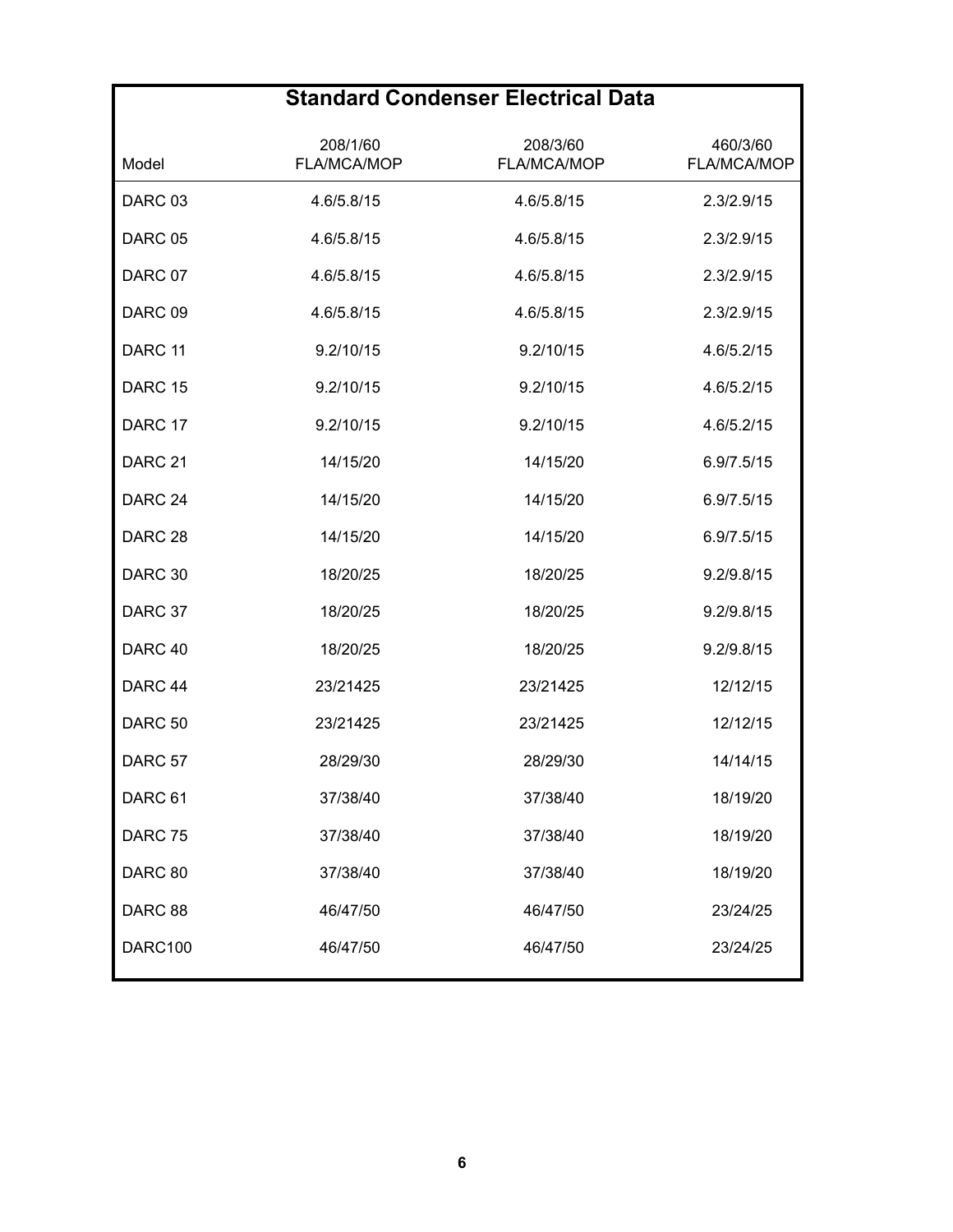#### **LOW DECIBEL REMOTE OUTDOOR TYPE MODEL DARC**

Unit cabinets are constructed of heavy gauge aluminum, thoroughly reinforced with riveted gussets.

Fan outlets provide additional strength to fan panel and assure even air flow for quiet operation.

Mounting legs are constructed of heavy gauge aluminum and are shipped with the unit for field installation.

The condenser coil is constructed of plate type die formed, aluminum fins mechanically bonded to copper tubes and employ full height, self-spacing collars which completely cover the tube surface. The coil is pressure and leak tested at 425 PSIG air under warm water, evacuated, dehydrated, and sealed with caps on connections.

Propeller type fans, carefully matched to the coil, cover a large percentage of the coil face area providing a uniform air distribution. The direct drive fans have heavy-duty gauge aluminum blades securely riveted to zinc plated, chromate treated center hubs. All fans are statically and dynamically balanced before shipment and operate at low tip speeds for minimum vibration and low sound levels.

The fan motors are heavy duty PSC single phase motors with permanently lubricated ball bearings. All motors are thermally protected against burnout and may be started by a single contactor. Protective slingers shield the motors from weather damage.

All motors are factory wired with leads terminating in a weather protected junction box located on the outside of the unit casing. Fan motors are 1/2 horsepower, 850 RPM. Refer to page 3 for low ambient recommendations.

The fan guards are constructed of heavy gauge, close meshed steel wire powder coated for corrosion resistance.

All Data Aire DARC-LD type condensers are E.T.L. listed.

| <b>Acoustical Data</b>                                                                 |         |           |           |  |  |  |  |  |
|----------------------------------------------------------------------------------------|---------|-----------|-----------|--|--|--|--|--|
| dBA<br>dBA<br><b>Standard Unit</b><br><b>Number</b><br><b>Low Decibel</b><br>Data Aire |         |           |           |  |  |  |  |  |
| Model                                                                                  | of fans | at 5 feet | at 5 feet |  |  |  |  |  |
| DARC 03 and 05                                                                         |         | 73.7      | 62.5      |  |  |  |  |  |
| DARC 07-09                                                                             | 1       | 71.5      | 59.7      |  |  |  |  |  |
| DARC 11 - 17                                                                           | 2       | 72.0      | 62.9      |  |  |  |  |  |
| DARC 21 - 28                                                                           | 3       | 73.5      | 63.5      |  |  |  |  |  |
| DARC 30 -40                                                                            |         | 74.4      | 64.8      |  |  |  |  |  |
| DARC 44 - 50                                                                           | 5       | 76.6      | 66.3      |  |  |  |  |  |
|                                                                                        |         |           |           |  |  |  |  |  |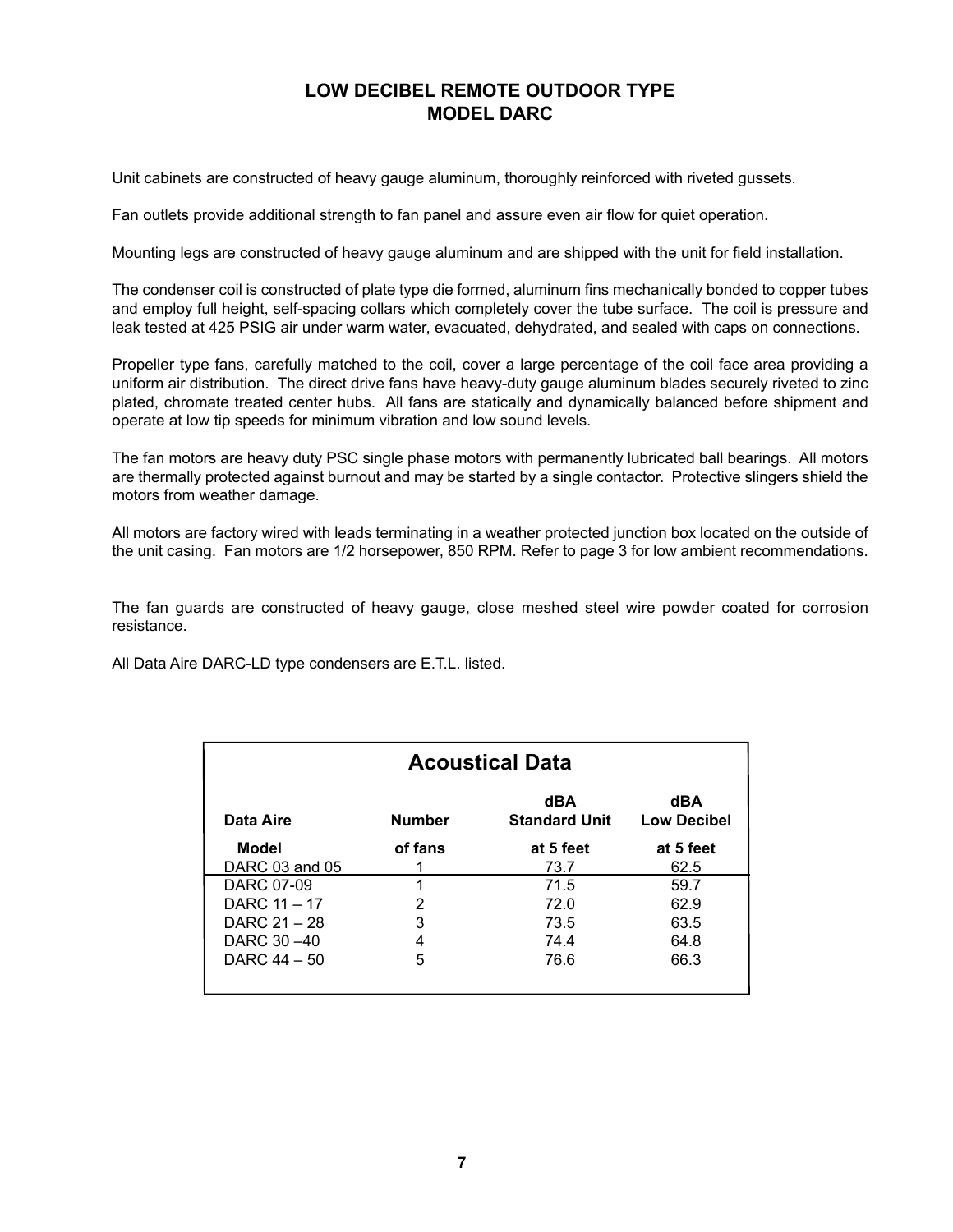## **Low Decibel Condenser Selection Chart**

|                                       |            | <b>Ambient Temperature</b> |             |                      |            |                  |            |
|---------------------------------------|------------|----------------------------|-------------|----------------------|------------|------------------|------------|
|                                       |            | $95^\circ$                 | $100^\circ$ |                      |            | $105^\circ$      |            |
| <b>Model</b>                          | <b>THR</b> | <b>Condenser MBH</b>       |             | <b>Condenser MBH</b> |            | <b>Condenser</b> | <b>MBH</b> |
| <b>MINI Ceiling</b>                   |            |                            |             |                      |            |                  |            |
| DAMA <sub>01</sub>                    | 18.6       | DARC 03-LD                 | 55          | DARC 03-LD           | 46         | DARC 03-LD       | 37         |
| <b>DAMA 1.5</b>                       | 23.5       | DARC 03-LD                 | 55          | DARC 03-LD           | 46         | DARC 03-LD       | 37         |
| DAMA 02                               | 28.9       | DARC 03-LD                 | 55          | DARC 03-LD           | 46         | DARC 03-LD       | 37         |
| <b>DAMA 2.5</b>                       | 37.8       | DARC 03-LD                 | 55          | DARC 03-LD           | 46         | DARC 03-LD       | 37         |
| <b>MINI-PLUS Ceiling</b>              |            |                            |             |                      |            |                  |            |
| <b>DAPA 2.5</b>                       | 34.5       | DARC 03-LD                 | 55          | DARC 03-LD           | 46         | DARC 03-LD       | 37         |
| DAPA <sub>03</sub>                    | 47.8       | DARC 03-LD                 | 55          | DARC 05-LD           | 61         | DARC 05-LD       | 49         |
| DAPA <sub>04</sub>                    | 70.4       | DARC 05-LD                 | 73          | DARC 07-LD           | 92         | DARC 07-LD       | 74         |
| DAPA <sub>05</sub>                    | 86.4       | DARC 07-LD                 | 110         | DARC 07-LD           | 92         | DARC 11-LD       | 101        |
| <b>LARGE CEILING - Single Circuit</b> |            |                            |             |                      |            |                  |            |
| DALA 06                               | 101        | DARC 07-LD                 | 110         | DARC 11-LD           | 127        | DARC 11-LD       | 101        |
| DALA 08                               | 133        | DARC 11-LD                 | 152         | DARC 15-LD           | 170        | DARC 15-LD       | 136        |
| DALA 10                               | 170        | DARC 15-LD                 | 204         | DARC 17-LD           | 186        | DARC 21-LD       | 194        |
| DALA <sub>13</sub>                    | 223        | DARC 21-LD                 | 290         | DARC 21-LD           | 242        | DARC 28-LD       | 228        |
| <b>Dual Circuits</b>                  |            |                            |             |                      |            |                  |            |
| DALA 06                               | 100        | DARC 07-LD                 | 110         | DARC 11-LD           | 127        | DARC 11-LD       | 101        |
| DALA 08                               | 135        | DARC 11-LD                 | 152         | DARC 15-LD           | 170        | DARC 15-LD       | 136        |
| DALA 10                               | 163        | DARC 15-LD                 | 204         | DARC 17-LD           | 186        | DARC 21-LD       | 194        |
| DALA <sub>13</sub>                    | 195        | DARC 21-LD                 | 290         | DARC 21-LD           | 242        | DARC 28-LD       | 228        |
| <b>DATA TEMP</b>                      |            |                            |             |                      |            |                  |            |
| DTAx 02                               | 34.5       | DARC 03-LD                 | 55          | DARC 03-LD           | 46         | DARC 03-LD       | 37         |
| DTAx 03                               | 47.8       | DARC 03-LD                 | 55          | DARC 05-LD           | 61         | DARC 05-LD       | 49         |
| DTAx 04                               | 70.4       | DARC 05-LD                 | 73          | DARC 07-LD           | 110        | DARC 07-LD       | 74         |
| DTAx 05                               | 86.4       | DARC 07-LD                 | 110         | DARC 07-LD           | 92         | DARC 11-LD       | 101        |
| <b>MODULAR DATA TEMP</b>              |            |                            |             |                      |            |                  |            |
| DTAx 08                               | 132        | DARC 11-LD                 | 152         | DARC 15-LD           | 170        | DARC 15-LD       | 136        |
| DTAx 10                               | 167        | DARC 15-LD                 | 204         | DARC 17-LD           | 186        | DARC 21-LD       | 194        |
| DTAx 13                               | 218        | DARC 17-LD                 | 223         | DARC 21-LD           | 242        | DARC 28-LD       | 228        |
| <b>DATA AIRE</b>                      |            |                            |             |                      |            |                  |            |
| DAAx 06                               | 97         | DARC 07-LD                 | 110         | DARC 11-LD           | 127        | DARC 11-LD       | 101        |
| DAAx 08                               | 142        | DARC 11-LD                 | 152         | DARC 15-LD           | 170        | DARC 17-LD       | 148        |
| DAAx 10                               | 158        | DARC 15-LD                 | 204         | DARC 15-LD           | 170        | DARC 21-LD       | 194        |
| DAAx 13                               | 218        | DARC 17-LD                 | 223         | DARC 21-LD           | 242        | DARC 28-LD       | 228        |
| DAAx 16                               | 238        | DARC 21-LD                 | 290         | DARC 21-LD           | 242        | DARC 30-LD       | 268        |
| DAAx 20                               | 302        | DARC 24-LD                 | 320         | DARC 30-LD           | 335        | DARC 37-LD       | 306        |
| DAAx 26                               | 376        | DARC 30-LD                 | 402         | DARC 37-LD           | 382        | DARC 50-LD       | 409        |
| DAAx 30                               | 466        | DARC 40-LD                 | 466         | DARC 44-LD           | 469        | DARC 61-LD       | 536        |
| gFORCE GT                             |            |                            |             |                      |            |                  |            |
| GTA*007                               | 34.5       | DARC 03-LD                 | 55          | DARC 03-LD           | 46         | DARC 03-LD       | 37         |
| GTA*011                               | 47.8       | DARC 03-LD                 | 55          | DARC 05-LD           | 61         | DARC 05-LD       | 49         |
| GTA*014                               | 70.4       | DARC 05-LD                 | 73          | DARC 07-LD           | 92         | DARC 07-LD       | 74         |
| GTA*018                               | 86.4       | DARC 07-LD                 | 110         | DARC 07-LD           | 92         | DARC 11-LD       | 101        |
| <b>gFORCE</b><br>GFA*021              |            | DARC 07-LD                 |             | DARC 11-LD           |            | DARC 11-LD       | 101        |
| GFA*028                               | 97<br>142  | DARC 11-LD                 | 110<br>152  | DARC 15-LD           | 127<br>170 | DARC 17-LD       | 148        |
| GFA*035                               | 158        | DARC 15-LD                 | 204         | DARC 15-LD           | 170        | DARC 21-LD       | 194        |
| GFA*046                               | 218        | DARC 17-LD                 | 223         | DARC 21-LD           | 242        | DARC 28-LD       | 228        |
| GFA*056                               | 238        | DARC 21-LD                 | 290         | DARC 21-LD           | 242        | DARC 30-LD       | 268        |
| GFA*070                               | 302        | DARC 24-LD                 | 320         | DARC 30-LD           | 335        | DARC 37-LD       | 306        |
| GFA*091                               | 376        | DARC 30-LD                 | 402         | DARC 37-LD           | 382        | DARC 50-LD       | 409        |
| GFA*106                               | 466        | DARC 40-LD                 | 466         | DARC 44-LD           | 469        | DARC 61-LD       | 536        |
|                                       |            |                            |             |                      |            |                  |            |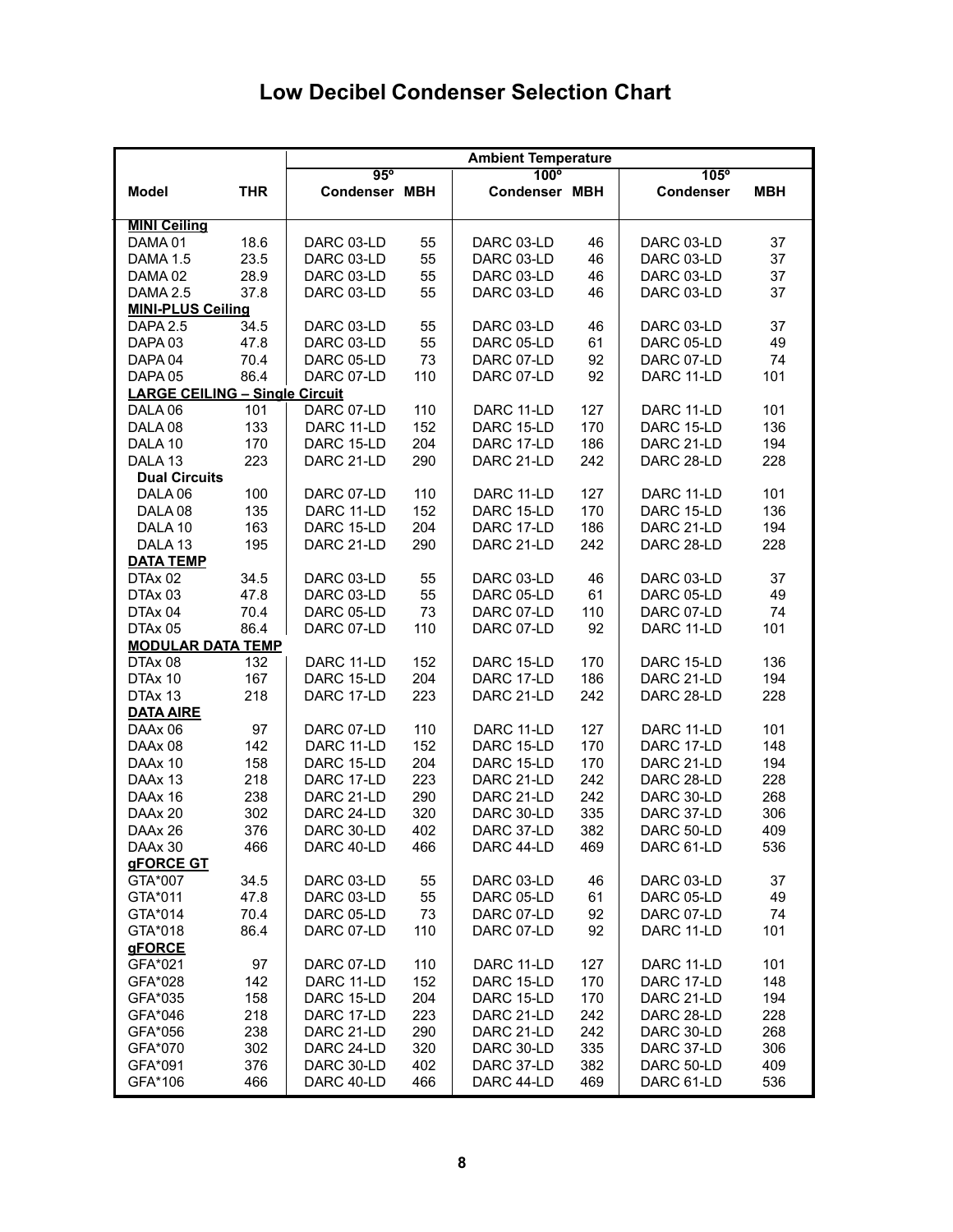# **Low Decibel DARC Condenser Capacities**

|              | MBH at | MBH at | MBH at          | MBH at | MBH at                                                                          | MBH at  |
|--------------|--------|--------|-----------------|--------|---------------------------------------------------------------------------------|---------|
| Model        | 1°TD   | 10°TD  | $15^{\circ}$ TD | 20°TD  | 25°TD                                                                           | 30°TD   |
| DARC 03xx-LD | 1.83   | 18.3   | 27.5            | 36.6   | 45.8                                                                            | 54.9    |
| DARC 05xx-LD | 2.43   | 24.3   | 36.5            | 48.6   | 60.8                                                                            | 72.9    |
| DARC 07xx-LD | 3.68   | 36.8   | 55.2            | 73.6   | 92.0                                                                            | 110.4   |
| DARC 09xx-LD | 3.80   | 38.0   | 57.0            | 76.0   | 92.0                                                                            | 114.0   |
| DARC 11xx-LD | 5.07   | 50.7   | 76.1            | 101.4  | 126.8                                                                           | 152.1   |
| DARC 15xx-LD | 6.80   | 68.0   | 102.0           | 136.0  | 170.0                                                                           | 204.0   |
| DARC 17xx-LD | 7.43   | 74.3   | 111.5           | 148.6  | 185.8                                                                           | 222.9   |
| DARC 21xx-LD | 9.67   | 96.7   | 145.1           | 193.4  | 241.8                                                                           | 290.1   |
| DARC 24xx-LD | 10.67  | 106.7  | 160.1           | 213.4  | 266.8                                                                           | 320.1   |
| DARC 28xx-LD | 11.40  | 114.0  | 171.0           | 228.0  | 285.0                                                                           | 342.0   |
| DARC 30xx-LD | 13.40  | 134.0  | 201.0           | 268.0  | 335.0                                                                           | 402.0   |
| DARC 37xx-LD | 15.29  | 153.0  | 229.5           | 306.0  | 382.5                                                                           | 459.0   |
| DARC 40xx-LD | 15.53  | 155.3  | 233.0           | 310.6  | 388.3                                                                           | 465.9   |
| DARC 44xx-LD | 18.76  | 187.6  | 281.4           | 375.2  | 469.0                                                                           | 562.8   |
| DARC 50xx-LD | 20.45  | 204.5  | 306.8           | 409.0  | 511.3                                                                           | 613.5   |
| DARC 57xx-LD | 22.80  | 228.0  | 342.0           | 456.0  | 570.0                                                                           | 684.0   |
| DARC 61xx-LD | 26.80  | 268.0  | 402.0           | 536.0  | 670.0                                                                           | 804.0   |
| DARC 75xx-LD | 30.60  | 306.0  | 459.0           | 612.0  | 765.0                                                                           | 918.0   |
| DARC 80xx-LD | 31.06  | 310.6  | 466.0           | 621.2  | 776.6                                                                           | 931.8   |
| DARC 88xx-LD | 37.52  | 375.2  | 562.8           | 750.4  | 938.0                                                                           | 1,125.6 |
| DARC100xx-LD | 40.90  | 409.0  | 613.6           | 818.0  | 1,022.6                                                                         | 1,227.0 |
|              |        |        |                 |        | TD – Temperature difference between the condensing and the ambient temperature. |         |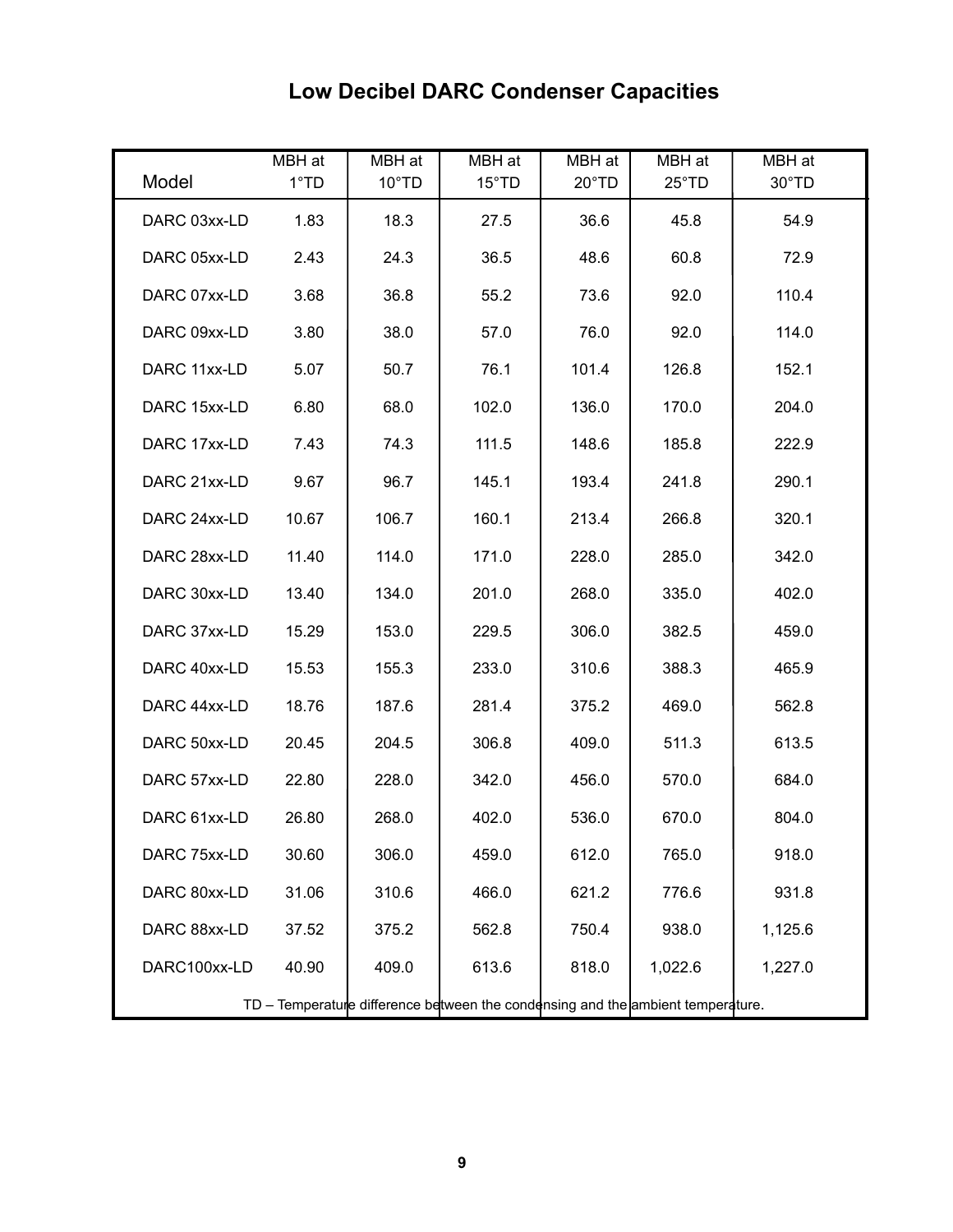### **Low Decibel Condenser Electrical Data**

| <b>Model</b> | 208/1/60<br><b>FLA/MCA/MOP</b> | 208/3/60<br><b>FLA/MCA/MOP</b> | 460/3/60<br><b>FLA/MCA/MOP</b> |
|--------------|--------------------------------|--------------------------------|--------------------------------|
| DARC 03xx-LD | 3.2/4.0/15                     | 3.2/4.0/15                     | 1.6/2.0/15                     |
| DARC 05xx-LD | 3.2/4.0/15                     | 3.2/4.0/15                     | 1.6/2.0/15                     |
| DARC 07xx-LD | 3.2/4.0/15                     | 3.2/4.0/15                     | 1.6/2.0/15                     |
| DARC 09xx-LD | 3.2/4.0/15                     | 3.2/4.0/15                     | 1.6/2.0/15                     |
| DARC 11xx-LD | 6.4/7.2/15                     | 6.4/7.2/15                     | 3.2/3.6/15                     |
| DARC 15xx-LD | 6.4/7.2/15                     | 6.4/7.2/15                     | 3.2/3.6/15                     |
| DARC 17xx-LD | 6.4/7.2/15                     | 6.4/7.2/15                     | 3.2/3.6/15                     |
| DARC 21xx-LD | 10/11/15                       | 10/11/15                       | 4.8/5.2/15                     |
| DARC 24xx-LD | 10/11/15                       | 10/11/15                       | 4.8/5.2/15                     |
| DARC 28xx-LD | 10/11/15                       | 10/11/15                       | 4.8/5.2/15                     |
| DARC 30xx-LD | 13/14/15                       | 13/14/15                       | 6.4/6.8/15                     |
| DARC 37xx-LD | 13/14/15                       | 13/14/15                       | 6.4/6.8/15                     |
| DARC 40xx-LD | 13/14/15                       | 13/14/15                       | 6.4/6.8/15                     |
| DARC 44xx-LD | 16/17/20                       | 16/17/20                       | 8.0/8.4/15                     |
| DARC 50xx-LD | 16/17/20                       | 16/17/20                       | 8.0/8.4/15                     |
| DARC 57xx-LD | 19/20/25                       | 19/20/25                       | 9.6/10/15                      |
| DARC 61xx-LD | 26/27/30                       | 26/27/30                       | 13/14/15                       |
| DARC 75xx-LD | 26/27/30                       | 26/27/30                       | 13/14/15                       |
| DARC 80xx-LD | 26/27/30                       | 26/27/30                       | 13/14/15                       |
| DARC 88xx-LD | 32/33/35                       | 32/33/35                       | 16/17/20                       |
| DARC100xx-LD | 32/33/35                       | 32/33/35                       | 16/17/20                       |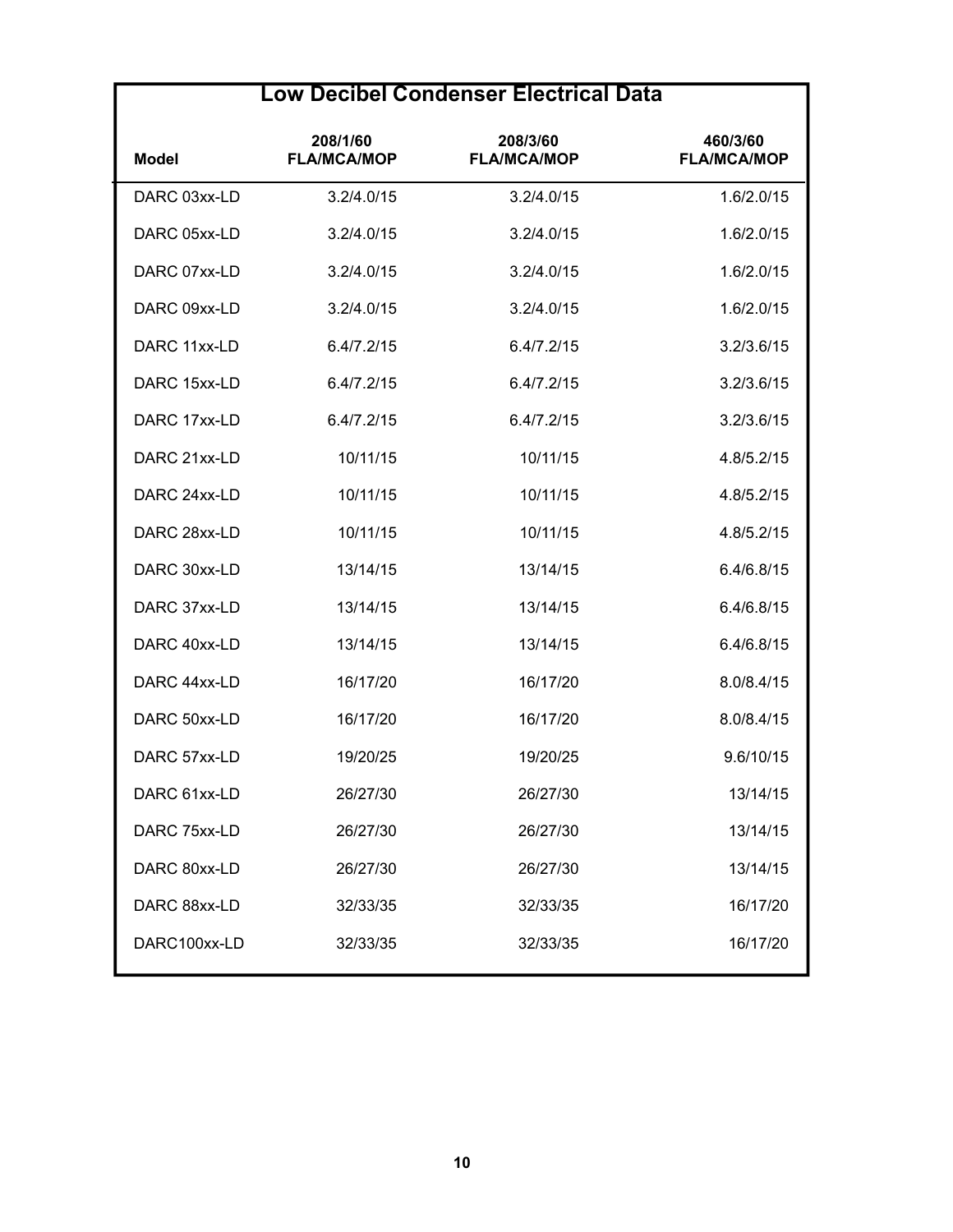#### **INDOOR CONDENSER TYPE MODEL DARC-PB**

Cabinets are constructed from 14 gauge welded tubular steel and are coated with a heavy corrosion inhibiting finish for long life. The unit has complete front and side access by means of high quality furniture grade steel panels with heavy duty hinges. The panels are lined with 1 inch thick, 1.5 pound density insulation. Each door is provided with sure close latches. Cabinets are painted to match or contrast with other equipment in the space.

The blower is a belt driven centrifugal type, double width, double inlet and is statically and dynamically balanced as a complete assembly to a maximum vibration level of two mills in any plane. The blower wheel is supported on a heavy steel shaft with self-aligning ball bearings with minimum life span of 100,000 hours. The blower is driven by a motor mounted on an adjustable slide base. The drive motor is 1750 RPM. The drive package is belt driven with dual belts and a variable pitch sheave sized for 200% of the fan motor horsepower. A factory mounted and wired disconnect is optional.

The condenser coil is constructed with copper tubes and aluminum fins. The coil is equally circuited to match each refrigeration compressor. The coil sits in stainless steel drain pan. A receiver with pressure control and solenoid valves is provided for each circuit. All refrigeration piping terminates inside the unit cabinet. Standard refrigeration piping is through the bottom of the unit. Options are available for either top piping or side piping with short right hand side door.

Air intake is horizontal. Standard discharge is horizontal with top air discharge available as an option. An optional integral filter rack with 4" thick, 30% efficient filters (based on ASHRAE Std. 52-76) is available for the air intake. Refer to page 3 for low ambient recommendations.

All Data Aire DARC-PB type condensers are E.T.L. listed.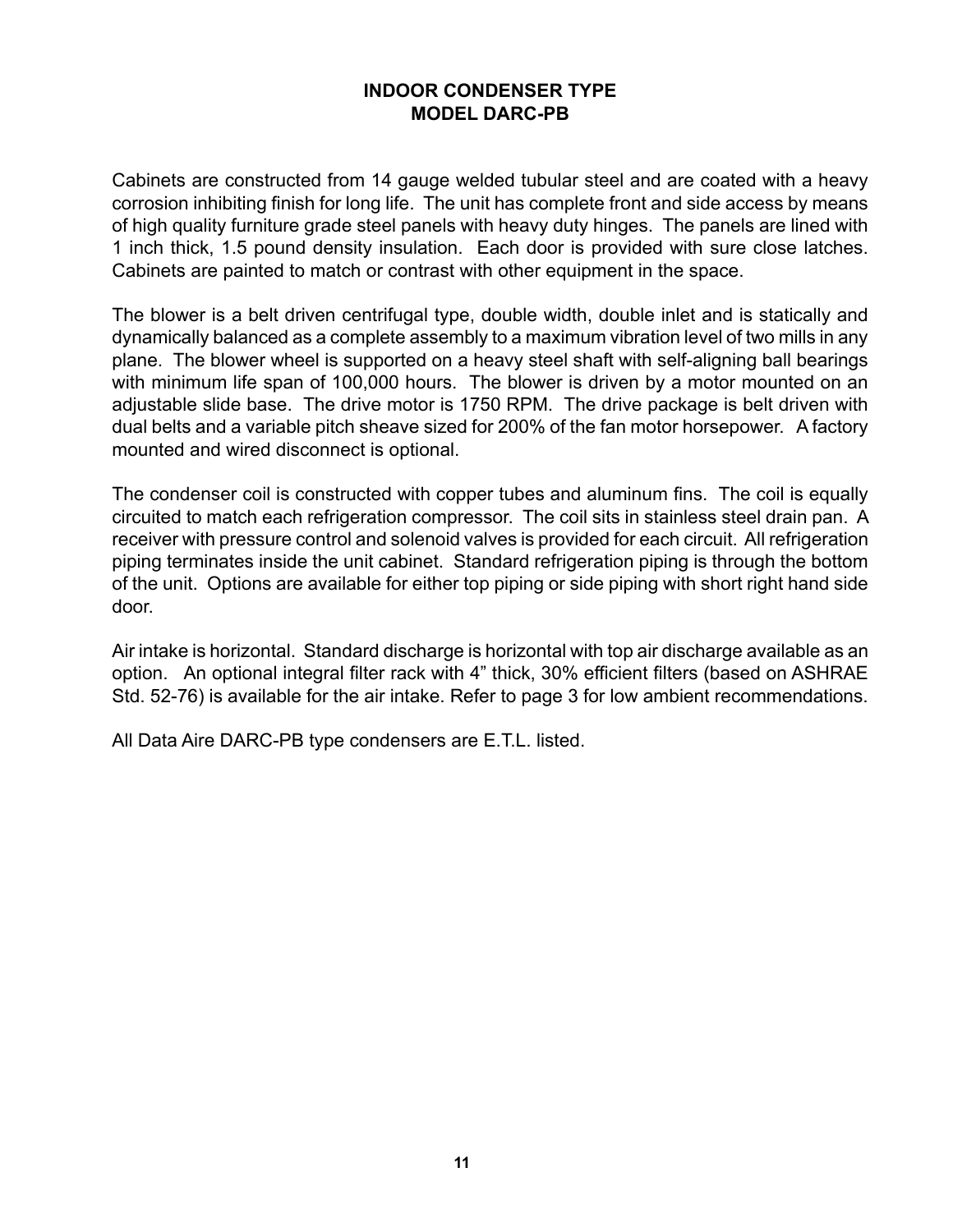# **Indoor Condenser Selection Chart**

|            | <b>Ambient Temperature</b>                                                                                                                  |                                                                                                                                                                                                                                                                                                                                       |                                                                                                                                          |                                                                                                                                                                                                                                                                                       |                                                                                                                            |                                                                                                                                                                                                                                                                 |
|------------|---------------------------------------------------------------------------------------------------------------------------------------------|---------------------------------------------------------------------------------------------------------------------------------------------------------------------------------------------------------------------------------------------------------------------------------------------------------------------------------------|------------------------------------------------------------------------------------------------------------------------------------------|---------------------------------------------------------------------------------------------------------------------------------------------------------------------------------------------------------------------------------------------------------------------------------------|----------------------------------------------------------------------------------------------------------------------------|-----------------------------------------------------------------------------------------------------------------------------------------------------------------------------------------------------------------------------------------------------------------|
|            | 95°                                                                                                                                         |                                                                                                                                                                                                                                                                                                                                       |                                                                                                                                          |                                                                                                                                                                                                                                                                                       | 105°                                                                                                                       |                                                                                                                                                                                                                                                                 |
| <b>THR</b> | Condenser                                                                                                                                   | MBH                                                                                                                                                                                                                                                                                                                                   | Condenser                                                                                                                                | MBH                                                                                                                                                                                                                                                                                   | Condenser                                                                                                                  | MBH                                                                                                                                                                                                                                                             |
|            |                                                                                                                                             |                                                                                                                                                                                                                                                                                                                                       |                                                                                                                                          |                                                                                                                                                                                                                                                                                       |                                                                                                                            |                                                                                                                                                                                                                                                                 |
|            |                                                                                                                                             |                                                                                                                                                                                                                                                                                                                                       |                                                                                                                                          |                                                                                                                                                                                                                                                                                       |                                                                                                                            |                                                                                                                                                                                                                                                                 |
|            |                                                                                                                                             |                                                                                                                                                                                                                                                                                                                                       |                                                                                                                                          |                                                                                                                                                                                                                                                                                       |                                                                                                                            | 88                                                                                                                                                                                                                                                              |
|            |                                                                                                                                             |                                                                                                                                                                                                                                                                                                                                       |                                                                                                                                          |                                                                                                                                                                                                                                                                                       |                                                                                                                            | 88                                                                                                                                                                                                                                                              |
|            |                                                                                                                                             |                                                                                                                                                                                                                                                                                                                                       |                                                                                                                                          |                                                                                                                                                                                                                                                                                       |                                                                                                                            | 88                                                                                                                                                                                                                                                              |
|            |                                                                                                                                             |                                                                                                                                                                                                                                                                                                                                       |                                                                                                                                          |                                                                                                                                                                                                                                                                                       |                                                                                                                            | 88                                                                                                                                                                                                                                                              |
|            |                                                                                                                                             |                                                                                                                                                                                                                                                                                                                                       |                                                                                                                                          |                                                                                                                                                                                                                                                                                       |                                                                                                                            |                                                                                                                                                                                                                                                                 |
|            |                                                                                                                                             |                                                                                                                                                                                                                                                                                                                                       |                                                                                                                                          |                                                                                                                                                                                                                                                                                       |                                                                                                                            |                                                                                                                                                                                                                                                                 |
| 132        | DARC 09 PB                                                                                                                                  | 143                                                                                                                                                                                                                                                                                                                                   | DARC 11 PB                                                                                                                               | 142                                                                                                                                                                                                                                                                                   | DARC 15 PB                                                                                                                 | 158                                                                                                                                                                                                                                                             |
| 167        | DARC 11 PB                                                                                                                                  | 170                                                                                                                                                                                                                                                                                                                                   | DARC 15 PB                                                                                                                               | 197                                                                                                                                                                                                                                                                                   | DARC 17 PB                                                                                                                 | 187                                                                                                                                                                                                                                                             |
| 218        |                                                                                                                                             | 236                                                                                                                                                                                                                                                                                                                                   |                                                                                                                                          | 234                                                                                                                                                                                                                                                                                   |                                                                                                                            | 225                                                                                                                                                                                                                                                             |
|            |                                                                                                                                             |                                                                                                                                                                                                                                                                                                                                       |                                                                                                                                          |                                                                                                                                                                                                                                                                                       |                                                                                                                            |                                                                                                                                                                                                                                                                 |
|            |                                                                                                                                             |                                                                                                                                                                                                                                                                                                                                       |                                                                                                                                          |                                                                                                                                                                                                                                                                                       |                                                                                                                            |                                                                                                                                                                                                                                                                 |
|            |                                                                                                                                             |                                                                                                                                                                                                                                                                                                                                       |                                                                                                                                          |                                                                                                                                                                                                                                                                                       |                                                                                                                            | 114<br>158                                                                                                                                                                                                                                                      |
|            |                                                                                                                                             |                                                                                                                                                                                                                                                                                                                                       |                                                                                                                                          |                                                                                                                                                                                                                                                                                       |                                                                                                                            | 187                                                                                                                                                                                                                                                             |
|            |                                                                                                                                             |                                                                                                                                                                                                                                                                                                                                       |                                                                                                                                          |                                                                                                                                                                                                                                                                                       |                                                                                                                            | 225                                                                                                                                                                                                                                                             |
|            |                                                                                                                                             |                                                                                                                                                                                                                                                                                                                                       |                                                                                                                                          |                                                                                                                                                                                                                                                                                       |                                                                                                                            | 256                                                                                                                                                                                                                                                             |
|            |                                                                                                                                             |                                                                                                                                                                                                                                                                                                                                       |                                                                                                                                          |                                                                                                                                                                                                                                                                                       |                                                                                                                            |                                                                                                                                                                                                                                                                 |
|            |                                                                                                                                             |                                                                                                                                                                                                                                                                                                                                       |                                                                                                                                          |                                                                                                                                                                                                                                                                                       |                                                                                                                            |                                                                                                                                                                                                                                                                 |
|            |                                                                                                                                             |                                                                                                                                                                                                                                                                                                                                       |                                                                                                                                          |                                                                                                                                                                                                                                                                                       |                                                                                                                            |                                                                                                                                                                                                                                                                 |
|            |                                                                                                                                             |                                                                                                                                                                                                                                                                                                                                       |                                                                                                                                          |                                                                                                                                                                                                                                                                                       |                                                                                                                            |                                                                                                                                                                                                                                                                 |
|            |                                                                                                                                             |                                                                                                                                                                                                                                                                                                                                       |                                                                                                                                          |                                                                                                                                                                                                                                                                                       |                                                                                                                            |                                                                                                                                                                                                                                                                 |
| 34.5       | DARC 07 PB                                                                                                                                  | 132                                                                                                                                                                                                                                                                                                                                   | DARC 07 PB                                                                                                                               | 110                                                                                                                                                                                                                                                                                   | DARC 07 PB                                                                                                                 | 88                                                                                                                                                                                                                                                              |
| 47.8       | DARC 07 PB                                                                                                                                  | 132                                                                                                                                                                                                                                                                                                                                   | DARC 07 PB                                                                                                                               | 110                                                                                                                                                                                                                                                                                   | DARC 07 PB                                                                                                                 | 88                                                                                                                                                                                                                                                              |
| 70.4       |                                                                                                                                             |                                                                                                                                                                                                                                                                                                                                       | DARC 07 PB                                                                                                                               |                                                                                                                                                                                                                                                                                       | DARC 07 PB                                                                                                                 | 88                                                                                                                                                                                                                                                              |
|            |                                                                                                                                             |                                                                                                                                                                                                                                                                                                                                       |                                                                                                                                          |                                                                                                                                                                                                                                                                                       |                                                                                                                            | 88                                                                                                                                                                                                                                                              |
|            |                                                                                                                                             |                                                                                                                                                                                                                                                                                                                                       |                                                                                                                                          |                                                                                                                                                                                                                                                                                       |                                                                                                                            |                                                                                                                                                                                                                                                                 |
|            |                                                                                                                                             |                                                                                                                                                                                                                                                                                                                                       |                                                                                                                                          |                                                                                                                                                                                                                                                                                       |                                                                                                                            | 114                                                                                                                                                                                                                                                             |
|            |                                                                                                                                             |                                                                                                                                                                                                                                                                                                                                       |                                                                                                                                          |                                                                                                                                                                                                                                                                                       |                                                                                                                            | 158                                                                                                                                                                                                                                                             |
|            |                                                                                                                                             |                                                                                                                                                                                                                                                                                                                                       |                                                                                                                                          |                                                                                                                                                                                                                                                                                       |                                                                                                                            | 187                                                                                                                                                                                                                                                             |
|            |                                                                                                                                             |                                                                                                                                                                                                                                                                                                                                       |                                                                                                                                          |                                                                                                                                                                                                                                                                                       |                                                                                                                            | 225                                                                                                                                                                                                                                                             |
|            |                                                                                                                                             |                                                                                                                                                                                                                                                                                                                                       |                                                                                                                                          |                                                                                                                                                                                                                                                                                       |                                                                                                                            | 256                                                                                                                                                                                                                                                             |
|            |                                                                                                                                             |                                                                                                                                                                                                                                                                                                                                       |                                                                                                                                          |                                                                                                                                                                                                                                                                                       |                                                                                                                            |                                                                                                                                                                                                                                                                 |
|            |                                                                                                                                             |                                                                                                                                                                                                                                                                                                                                       |                                                                                                                                          |                                                                                                                                                                                                                                                                                       |                                                                                                                            |                                                                                                                                                                                                                                                                 |
| 466        | N/A                                                                                                                                         |                                                                                                                                                                                                                                                                                                                                       | N/A                                                                                                                                      |                                                                                                                                                                                                                                                                                       | N/A                                                                                                                        |                                                                                                                                                                                                                                                                 |
|            | 34.5<br>47.8<br>70.4<br>86.4<br>97<br>142<br>158<br>218<br>238<br>302<br>376<br>466<br>86.4<br>97<br>142<br>158<br>218<br>238<br>302<br>376 | DARC 07 PB<br>DARC 07 PB<br>DARC 07 PB<br>DARC 07 PB<br><b>MODULAR DATA TEMP</b><br>DARC 15 PB<br>DARC 07 PB<br>DARC 09 PB<br>DARC 11 PB<br>DARC 15 PB<br>DARC 17 PB<br>DARC 21 PB<br>DARC 28 PB<br>N/A<br>DARC 07 PB<br>DARC 07 PB<br>DARC 07 PB<br>DARC 09 PB<br>DARC 11 PB<br>DARC 15 PB<br>DARC 17 PB<br>DARC 21 PB<br>DARC 28 PB | 132<br>132<br>132<br>132<br>132<br>143<br>170<br>236<br>280<br>337<br>428<br>132<br>132<br>132<br>143<br>170<br>236<br>280<br>337<br>428 | 100°<br>DARC 07 PB<br>DARC 07 PB<br>DARC 07 PB<br>DARC 07 PB<br>DARC 17 PB<br>DARC 07 PB<br>DARC 11 PB<br>DARC 15 PB<br>DARC 17 PB<br>DARC 21 PB<br>DARC 24 PB<br>N/A<br>N/A<br>DARC 07 PB<br>DARC 07 PB<br>DARC 11 PB<br>DARC 15 PB<br>DARC 17 PB<br>DARC 21 PB<br>DARC 24 PB<br>N/A | 110<br>110<br>110<br>110<br>110<br>142<br>197<br>234<br>281<br>320<br>110<br>110<br>110<br>142<br>197<br>234<br>281<br>320 | DARC 07 PB<br>DARC 07 PB<br>DARC 07 PB<br>DARC 07 PB<br>DARC 21 PB<br>DARC 11 PB<br>DARC 15 PB<br>DARC 17 PB<br>DARC 21 PB<br>DARC 24 PB<br>N/A<br>N/A<br>N/A<br>DARC 07 PB<br>DARC 11 PB<br>DARC 15 PB<br>DARC 17 PB<br>DARC 21 PB<br>DARC 24 PB<br>N/A<br>N/A |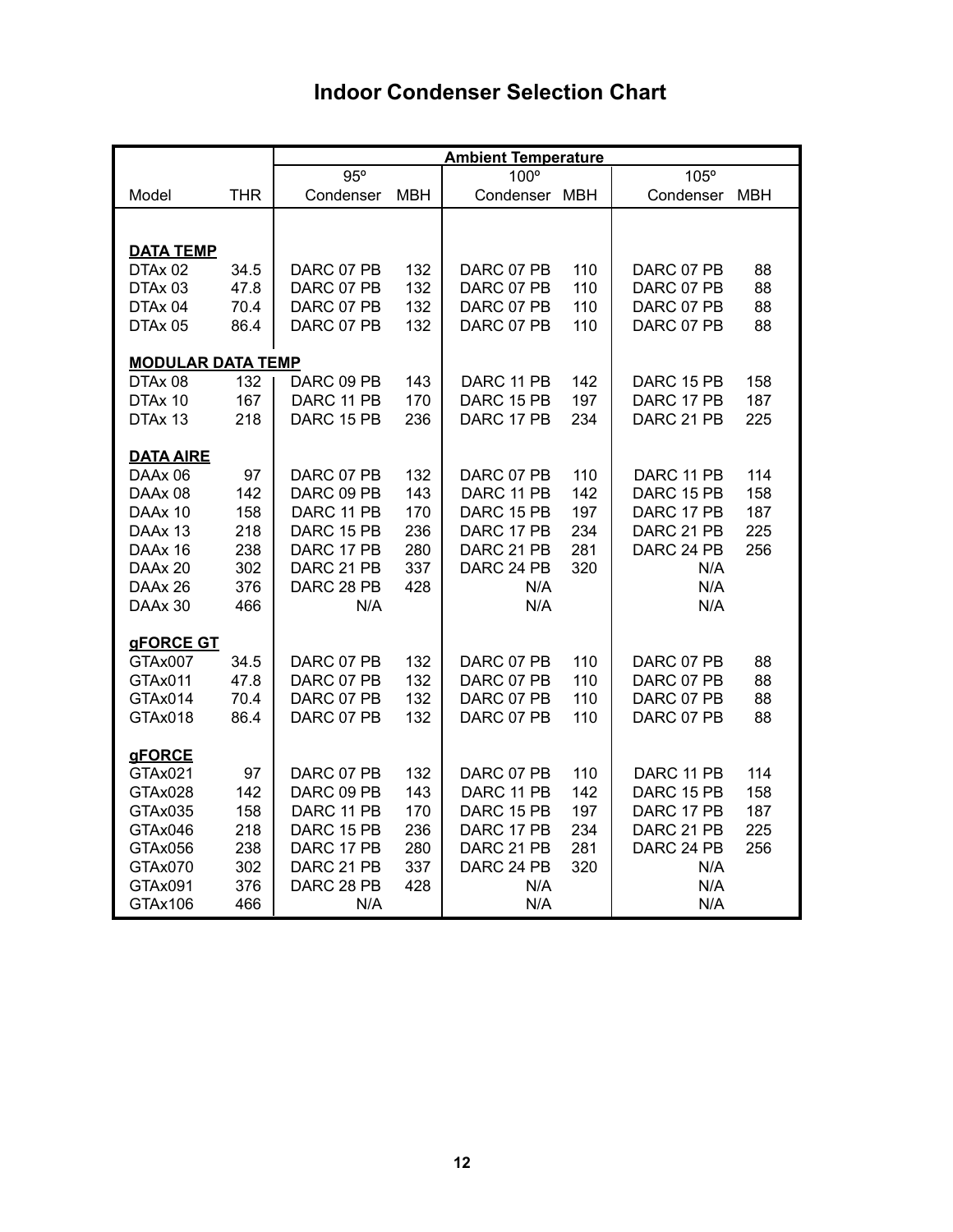# **Indoor DARC-PB Condenser Capacities**

| Model        | MBH at<br>1°TD | MBH at<br>$10^{\circ}$ TD                                                                     | MBH at<br>$15^{\circ}$ TD | MBH at<br>$20^{\circ}$ TD | MBH at<br>$25^{\circ}$ TD | MBH at<br>$30^{\circ}$ TD |
|--------------|----------------|-----------------------------------------------------------------------------------------------|---------------------------|---------------------------|---------------------------|---------------------------|
| DARC 07xx-PB | 4.40           | 44.0                                                                                          | 66.0                      | 88.0                      | 110.0                     | 132.0                     |
| DARC 09xx-PB | 4.76           | 47.6                                                                                          | 71.4                      | 95.2                      | 119.0                     | 142.8                     |
| DARC 11xx-PB | 5.68           | 56.8                                                                                          | 85.2                      | 113.6                     | 142.0                     | 170.4                     |
| DARC 15xx-PB | 7.88           | 78.8                                                                                          | 118.2                     | 157.6                     | 197.0                     | 236.4                     |
| DARC 17xx-PB | 9.34           | 93.4                                                                                          | 140.1                     | 186.8                     | 233.5                     | 280.2                     |
| DARC 21xx-PB | 11.23          | 112.3                                                                                         | 168.5                     | 224.6                     | 280.8                     | 336.9                     |
| DARC 24xx-PB | 12.80          | 128.0                                                                                         | 192.0                     | 256.0                     | 320.0                     | 384.0                     |
| DARC 28xx-PB | 14.28          | 142.8                                                                                         | 214.2                     | 285.6                     | 357.0                     | 428.4                     |
|              |                | TD - Temperature difference between the condensing temperature minus the ambient temperature. |                           |                           |                           |                           |

DARC 07xx-PB to DARC 09xx-PB are single fan units.

DARC 11xx-PB to DARC 28xx-PB are dual fan units.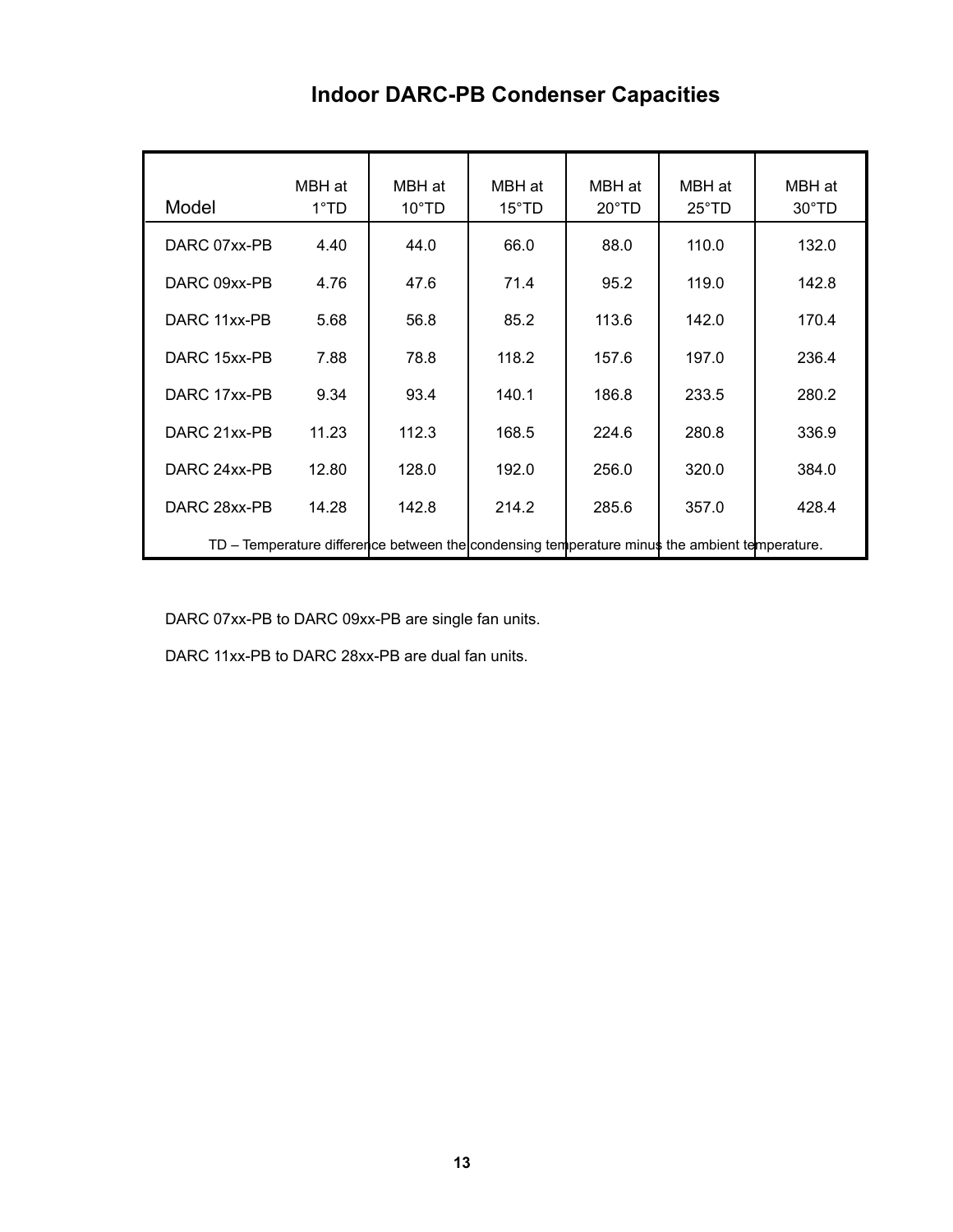# **Indoor Condenser Electrical Data**

|              |                 |          | 208/3/60           | 460/3/60           |
|--------------|-----------------|----------|--------------------|--------------------|
| <b>Model</b> | <b>Motor HP</b> | Quantity | <b>FLA/MCA/MOP</b> | <b>FLA/MCA/MOP</b> |
| DARC 03xx-PB | $^{3}/_{4}$     | 1        | 3.0/3.8/15         | 1.5/1.9/15         |
| DARC 05xx-PB | 3               |          | 9.0/11/20          | 4.4/5.5/15         |
| DARC 07xx-PB | 3               |          | 8.4/11/15          | 4.2/5.3/15         |
| DARC 09xx-PB | 3               | 1        | 8.4/11/15          | 4.2/5.3/15         |
| DARC 11xx-PB | 7.5             | 1        | 15/19/30           | 6.6/8.3/15         |
| DARC 15xx-PB | 7.5             | 1        | 15/19/30           | 6.6/8.3/15         |
| DARC 17xx-PB | 7.5             | 1        | 15/19/30           | 6.6/8.3/15         |
| DARC 21xx-PB | 3               | 3        | 25/27/35           | 13/14/15           |
| DARC 24xx-PB | 3               | 3        | 25/27/35           | 13/14/15           |
| DARC 28xx-PB | 3               | 3        | 25/27/35           | 13/14/15           |

(Available in three phase only)